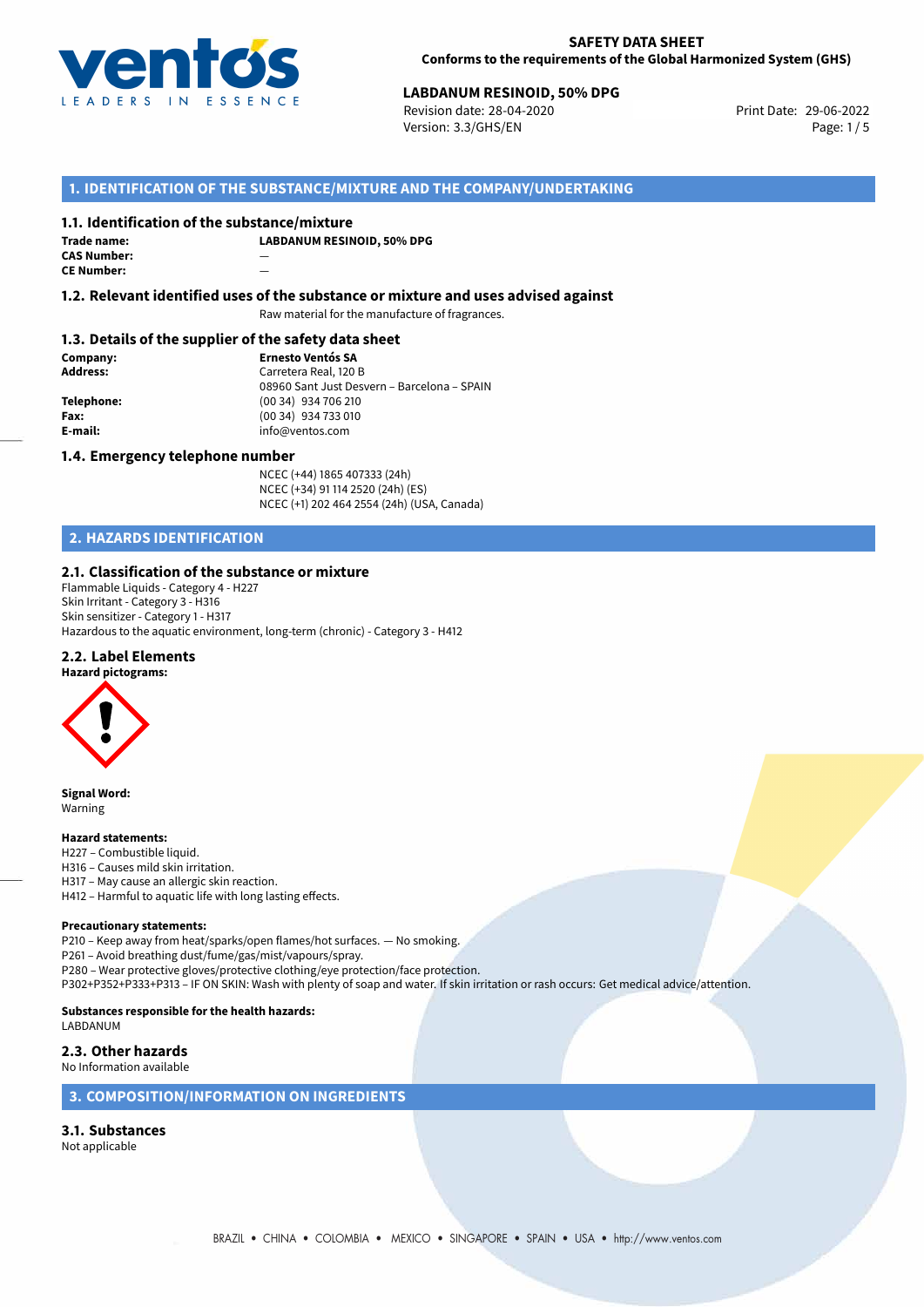

## **LABDANUM RESINOID, 50% DPG**<br>
Revision date: 28-04-2020<br>
Print Date: 29-06-2022

Revision date: 28-04-2020 Version: 3.3/GHS/EN Page: 2 / 5

## **3.2. Mixtures**

LABDANUM RESINOID DILUTED IN DIPROPYLENE GLYCOL

Hazardous constituents:

| Chemical Name | % (w/w)   | <b>CAS No</b><br><b>EC No</b> | <b>Classification according to GHS</b>                                                                                                                    |
|---------------|-----------|-------------------------------|-----------------------------------------------------------------------------------------------------------------------------------------------------------|
| LABDANUM      | $\geq$ 50 | 84775-64-4<br>283-893-1       | Skin Irritant - Category 3 - H316<br>Skin sensitizer - Category 1 - H317<br>Hazardous to the aquatic environment, long-term (chronic) - Category 3 - H412 |

[See the full text of the hazard statements in section 16.](#page-4-0)

## **4. FIRST-AID MEASURES**

## **4.1. Description of necessary first aid measures**

| Ingestion:    | Rinse mouth with water.                                                                                               |
|---------------|-----------------------------------------------------------------------------------------------------------------------|
|               | Obtain medical advice.                                                                                                |
|               | Keep at rest. Do not induce vomiting.                                                                                 |
| Eye contact:  | In case of contact with eyes, rinse immediately with plenty of water for at least 15 minutes and seek medical advice. |
| Inhalation:   | Remove person to fresh air and keep at rest.                                                                          |
|               | Seek immediate medical advice.                                                                                        |
| Skin contact: | Take off immediately all contaminated clothing.                                                                       |
|               | Thoroughly wash affected skin with soap and water.                                                                    |
|               | Seek medical attention if symptoms persist.                                                                           |

#### **4.2. Most important symptoms and effects, both acute and delayed**

No information available.

## **4.3. Indication of any immediate medical attention and special treatment needed**

No information available.

## **5. FIRE-FIGHTING MEASURES**

## **5.1. Extinguishing Media**

Water spray, carbon dioxide, dry chemical powder or appropriate foam. For safety reasons do not use full water jet.

#### **5.2. Special hazards arising from the substance or mixture**

Known or Anticipated Hazardous Products of Combustion: Emits toxic fumes under fire conditions.

## **5.3. Advice for firefighters**

High temperatures can lead to high pressures inside closed containers. Avoid inhalation of vapors that are created. Use appropriate respiratory protection. Do not allow spillage of fire to be poured into drains or watercourses. Wear self-contained breathing apparatus and protective clothing.

## **6. ACCIDENTAL RELEASE MEASURES**

## **6.1. Personal precautions, protective equipment and emergency procedures**

Evacuate surronding areas. Ensure adequate ventilation. Keep unnecessary and unprotected personnel from entering. Do not breathe vapor/spray. Avoid contact with skin and eyes. Information regarding personal protective measures: see section 8.

## **6.2. Environmental precautions**

To avoid possible contamination of the environment, do not discharge into any drains, surface waters or groundwaters.

## **6.3. Methods and materials for containment and cleaning up**

Cover with an inert, inorganic, non-combustible absorbent material (e.g. dry-lime, sand, soda ash). Place in covered containers using non-sparking tools and transport outdoors. Avoid open flames or sources of ignition (e.g. pilot lights on gas hot water heater). Ventilate area and wash spill site after material pickup is complete.

#### **6.4. Reference to other sections**

Information regarding exposure controls, personal protection and disposal considerations can be found in sections 8 and 13.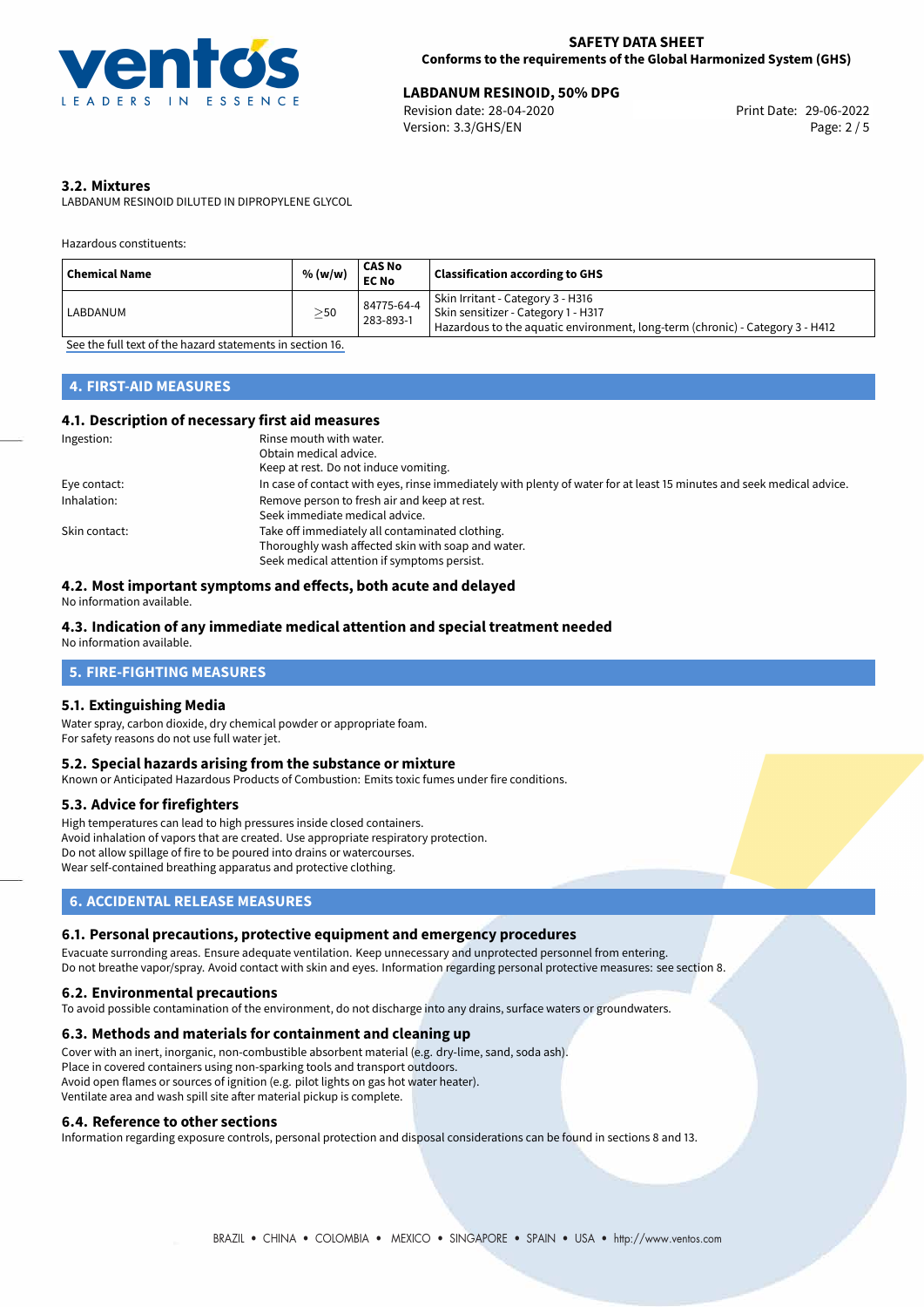

## **SAFETY DATA SHEET Conforms to the requirements of the Global Harmonized System (GHS)**

## **LABDANUM RESINOID, 50% DPG**<br>
Revision date: 28-04-2020<br>
Print Date: 29-06-2022

Revision date: 28-04-2020 Version: 3.3/GHS/EN Page: 3 / 5

## **7. HANDLING AND STORAGE**

## **7.1. Precautions for safe handling**

Do not store or handle this material near food or drinking water. Do not smoke. Avoid contact with the eyes, skin and clothing. Wear protective clothing and use glasses. Observe the rules of safety and hygiene at work. Keep in the original container or an alternative made from a compatible material.

## **7.2. Conditions for safe storage, including any incompatibilities**

Store in tightly closed and preferably full containers in a cool, dry and ventilated area, protected from light. Keep away from sources of ignition (e.g. hot surfaces, sparks, flame and static discharges). Keep away from incompatible materials (see section 10).

## **7.3. Specific end use(s)**

No information available.

**8. EXPOSURE CONTROLS AND PERSONAL PROTECTION**

## **8.1. Control parameters**

Components with occupational exposure limits: None known.

#### **8.2. Exposure controls**

Measures should be taken to prevent materials from being splashed into the body. Provide adequate ventilation, according to the conditions of use. Use a mechanical exhaust if required.

#### **8.3. Individual protection measures, such as personal protective equipment**

| Eye/Face protection:             | Chemical safety goggles are recommended. Wash contaminated goggles before reuse.                                                            |
|----------------------------------|---------------------------------------------------------------------------------------------------------------------------------------------|
| Hand Protection:                 | Chemical-resistant gloves are recommended. Wash contaminated gloves before reuse.                                                           |
| Body protection:                 | Personal protective equipment for the body should be selected based on the task being performed and the risks<br>involved.                  |
| Respiratory Protection:          | In case of insufficient ventilation, use suitable respiratory equipment.                                                                    |
| Environmental exposure controls: | Emissions from ventilation or process equipment should be checked to ensure they comply with environmental<br>protection legislation.       |
|                                  | In some cases, filters or engineering modifications to the process equipment will be necessary to reduce emissions to<br>acceptable levels. |
|                                  |                                                                                                                                             |

## **9. PHYSICAL AND CHEMICAL PROPERTIES**

## **9.1. Information on basic physical and chemical properties**

| Appearance:                            | Liquid                          |  |
|----------------------------------------|---------------------------------|--|
| Colour:                                | Conforms to standard            |  |
| Odour:                                 | Conforms to standard            |  |
| Odour theshold:                        | Not determined                  |  |
| pH:                                    | Not determined                  |  |
| Melting point/freezing point:          | Not determined                  |  |
| Boling point/boiling range (°C):       | 232 °C                          |  |
| Flash point:                           | $80^{\circ}$ C                  |  |
| Evaporation rate:                      | Not determined                  |  |
| Flammability:                          | Not determined                  |  |
| Lower flammability/Explosive limit:    | Not determined                  |  |
| Upper flammability/Explosive limit:    | Not determined                  |  |
| Vapour pressure:                       | Not determined                  |  |
| Vapour Density:                        | Not determined                  |  |
| Density:                               | $1-1,04$ g/mL (20 $^{\circ}$ C) |  |
| Relative density:                      | $1 - 1,04(20°C)$                |  |
| Water solubility:                      | <b>INSOLUBLE IN WATER</b>       |  |
| Solubility in other solvents:          | <b>SOLUBLE IN ETHANOL</b>       |  |
| Partition coefficient n-octanol/water: | Not determined                  |  |
| Auto-ignition temperature:             | Not determined                  |  |
| Decomposition temperature:             | Not determined                  |  |
| Viscosity, dynamic:                    | Not determined                  |  |
| Viscosity, kinematic:                  | Not determined                  |  |
| Explosive properties:                  | Not determined                  |  |
| Oxidising properties:                  | <b>NONE EXPECTED</b>            |  |
|                                        |                                 |  |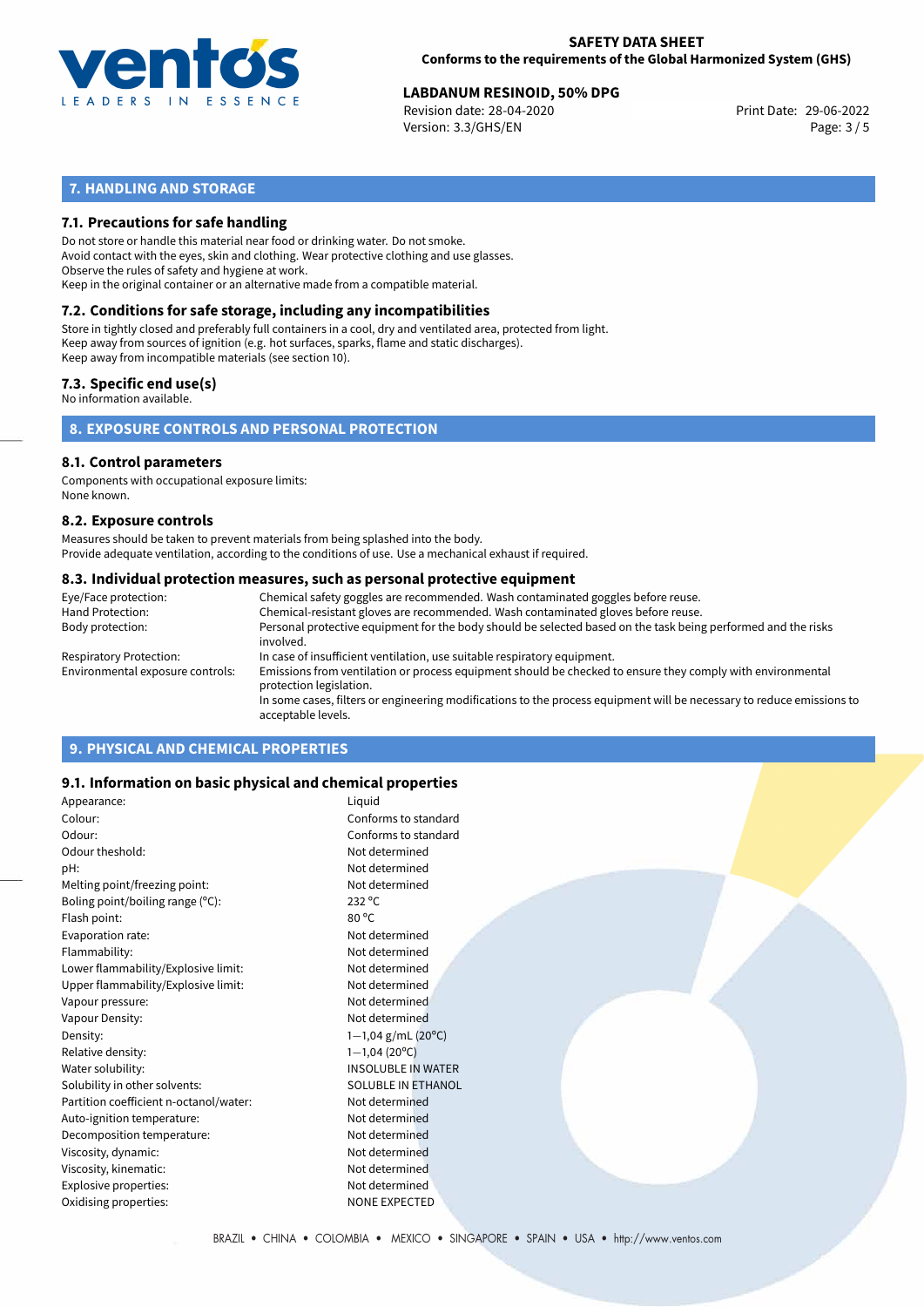

## **SAFETY DATA SHEET Conforms to the requirements of the Global Harmonized System (GHS)**

# **LABDANUM RESINOID, 50% DPG**<br>
Revision date: 28-04-2020<br>
Print Date: 29-06-2022

Revision date: 28-04-2020 Version: 3.3/GHS/EN Page: 4 / 5

## **10. STABILITY AND REACTIVITY**

### **10.1. Reactivity**

No hazardous reactions if stored and handled as prescribed/indicated.

#### **10.2. Chemical stability**

The product is stable if stored and handled as prescribed/indicated.

#### **10.3. Possibility of hazardous reactions**

No hazardous reactions if stored and handled as prescribed/indicated.

#### **10.4. Conditions to Avoid**

Conditions to Avoid: Excessive heat, flame or other ignition sources.

### **10.5. Incompatible materials**

Avoid contact with strong acids and bases and oxidizing agents.

#### **10.6. Hazardous decomposition products**

During combustion may form carbon monoxide and unidentified organic compounds.

## **11. TOXICOLOGICAL INFORMATION**

| <b>Acute toxicity</b>                    | Based on the data available, the criteria for classification are not met. |
|------------------------------------------|---------------------------------------------------------------------------|
| <b>Skin corrosion/irritation</b>         | Causes mild skin irritation.                                              |
| Serious eye damage/irritation            | Based on the data available, the criteria for classification are not met. |
| <b>Respiratory or skin sensitisation</b> | May cause an allergic skin reaction.                                      |
| <b>Germ cell mutagenicity</b>            | Based on the data available, the criteria for classification are not met. |
| Carcinogenicity                          | Based on the data available, the criteria for classification are not met. |
| <b>Reproductive toxicity</b>             | Based on the data available, the criteria for classification are not met. |
| <b>STOT-single exposure</b>              | Based on the data available, the criteria for classification are not met. |
| <b>STOT-repeated exposure</b>            | Based on the data available, the criteria for classification are not met. |
| <b>Aspiration hazard</b>                 | Based on the data available, the criteria for classification are not met. |

## **12. ECOLOGICAL INFORMATION**

### **12.1. Toxicity**

**Assessment:** Harmful to aquatic life with long lasting effects. **Experimental/calculated data:** No information available.

### **12.2. Degradability**

No information available.

#### **12.3. Bioaccumulative potential** No information available.

**12.4. Soil mobility** No information available.

## **12.5. Other adverse effects**

See also sections 6, 7, 13 and 15 Do not allow to get into waste water or waterways.

## **13. DISPOSAL CONSIDERATIONS**

#### **13.1. Waste treatment methods**

Dispose of in accordance with national and local environmental regulations.